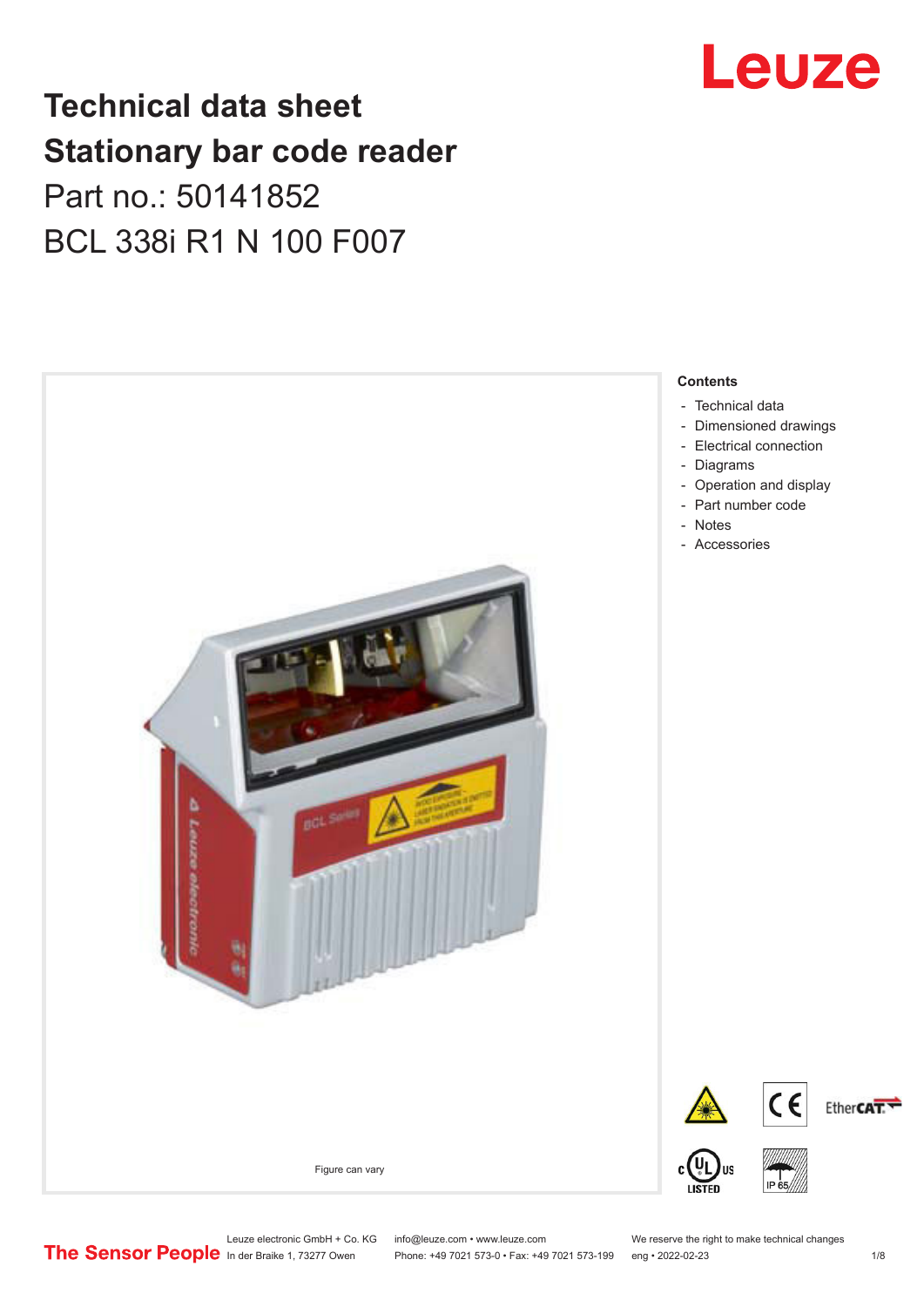### <span id="page-1-0"></span>**Technical data**

#### **Basic data**

| <b>Series</b>                              | <b>BCL 300i</b>                    |
|--------------------------------------------|------------------------------------|
|                                            |                                    |
| <b>Functions</b>                           |                                    |
| <b>Functions</b>                           | Alignment mode                     |
|                                            | AutoConfig                         |
|                                            | AutoControl                        |
|                                            | AutoReflAct                        |
|                                            | Code fragment technology           |
|                                            | <b>LED</b> indicator               |
|                                            | Reference code comparison          |
|                                            |                                    |
| <b>Characteristic parameters</b>           |                                    |
| <b>MTTF</b>                                | 110 years                          |
|                                            |                                    |
| <b>Read data</b>                           |                                    |
| Code types, readable                       | 2/5 Interleaved                    |
|                                            | Codabar                            |
|                                            | Code 128                           |
|                                            | Code 39                            |
|                                            | Code 93                            |
|                                            | <b>EAN 8/13</b>                    |
|                                            | <b>GS1 Databar Expanded</b>        |
|                                            | <b>GS1 Databar Limited</b>         |
|                                            | <b>GS1 Databar Omnidirectional</b> |
|                                            | <b>UPC</b>                         |
| Scanning rate, typical                     | $1,000$ scans/s                    |
| Bar codes per reading gate, max.<br>number | 64 Piece(s)                        |

#### **Optical data**

| <b>Reading distance</b>                                   | $20130$ mm                                                       |
|-----------------------------------------------------------|------------------------------------------------------------------|
| Light source                                              | Laser, Red                                                       |
| Wavelength                                                | 655 nm                                                           |
| Laser class                                               | 1, IEC/EN 60825-1:2014                                           |
| <b>Transmitted-signal shape</b>                           | Continuous                                                       |
| Usable opening angle (reading field<br>opening)           | 60°                                                              |
| Modulus size                                              | $0.1270.2$ mm                                                    |
| <b>Reading method</b>                                     | Raster scanner with deflecting mirror                            |
| <b>Beam deflection</b>                                    | By means of rotating polygon mirror<br>wheel + deflecting mirror |
| Light beam exit                                           | Lateral with deflecting mirror                                   |
| Raster (number of lines)                                  | 8 Piece(s)                                                       |
| Scanning field at scanner distance of<br>$100 \text{ mm}$ | $17 \text{ mm}$                                                  |
| Scanning field at scanner distance of<br>$200 \text{ mm}$ | 27 mm                                                            |
| Scanning field at scanner distance of<br>300 mm           | 38 mm                                                            |
| Scanning field at scanner distance of<br>400 mm           | 48 mm                                                            |

#### **Electrical data**

**Protective circuit** Polarity reversal protection

**Performance data Supply voltage U<sub>B</sub> Power consumption, max.** 4.5 W

18 ... 30 V, DC

| Output current, max.<br>Number of inputs/outputs selectable 2 Piece(s) | 60 mA                                             |
|------------------------------------------------------------------------|---------------------------------------------------|
| Input current, max.                                                    | 8 mA                                              |
|                                                                        |                                                   |
| <b>Interface</b>                                                       |                                                   |
| Type                                                                   | <b>EtherCAT</b>                                   |
| <b>EtherCAT</b>                                                        |                                                   |
| <b>Function</b>                                                        | Process                                           |
| <b>Transmission protocol</b>                                           | EtherCAT, CoE and EoE                             |
| <b>Service interface</b>                                               |                                                   |
| Type                                                                   | <b>USB 2.0</b>                                    |
|                                                                        |                                                   |
| <b>USB</b><br><b>Function</b>                                          |                                                   |
|                                                                        | Configuration via software<br>Service             |
|                                                                        |                                                   |
| <b>Connection</b>                                                      |                                                   |
| <b>Number of connections</b>                                           | 1 Piece(s)                                        |
|                                                                        |                                                   |
| <b>Connection 1</b><br><b>Function</b>                                 | <b>BUS IN</b>                                     |
|                                                                        | <b>BUS OUT</b>                                    |
|                                                                        | Connection to device                              |
|                                                                        | Data interface                                    |
|                                                                        | PWR / SW IN / OUT                                 |
|                                                                        | Service interface                                 |
| <b>Type of connection</b>                                              | Plug connector, It is essential to use a          |
|                                                                        | connection unit when commissioning the<br>device. |
| No. of pins                                                            | 32 -pin                                           |
| Type                                                                   | Male                                              |
| <b>Mechanical data</b>                                                 |                                                   |
| Design                                                                 | Cubic                                             |
| Dimension (W x H x L)                                                  | 103 mm x 44 mm x 96 mm                            |
| <b>Housing material</b>                                                | Metal                                             |
| <b>Metal housing</b>                                                   | Diecast aluminum                                  |
| Lens cover material                                                    | Glass                                             |
| Net weight                                                             | 350 g                                             |
| <b>Housing color</b>                                                   | Red                                               |
|                                                                        | Silver                                            |
| Type of fastening                                                      | Dovetail grooves                                  |
|                                                                        | Fastening on back                                 |
|                                                                        | Via optional mounting device                      |
| <b>Operation and display</b>                                           |                                                   |
| Type of display                                                        | LED                                               |
| <b>Number of LEDs</b>                                                  | 2 Piece(s)                                        |
| Type of configuration                                                  | Via web browser                                   |
| <b>Environmental data</b>                                              |                                                   |
|                                                                        | 040 °C                                            |
|                                                                        |                                                   |
| Ambient temperature, operation<br>Ambient temperature, storage         | $-20$ 70 °C                                       |

Leuze

Leuze electronic GmbH + Co. KG info@leuze.com • www.leuze.com We reserve the right to make technical changes<br>
The Sensor People in der Braike 1, 73277 Owen Phone: +49 7021 573-0 • Fax: +49 7021 573-199 eng • 2022-02-23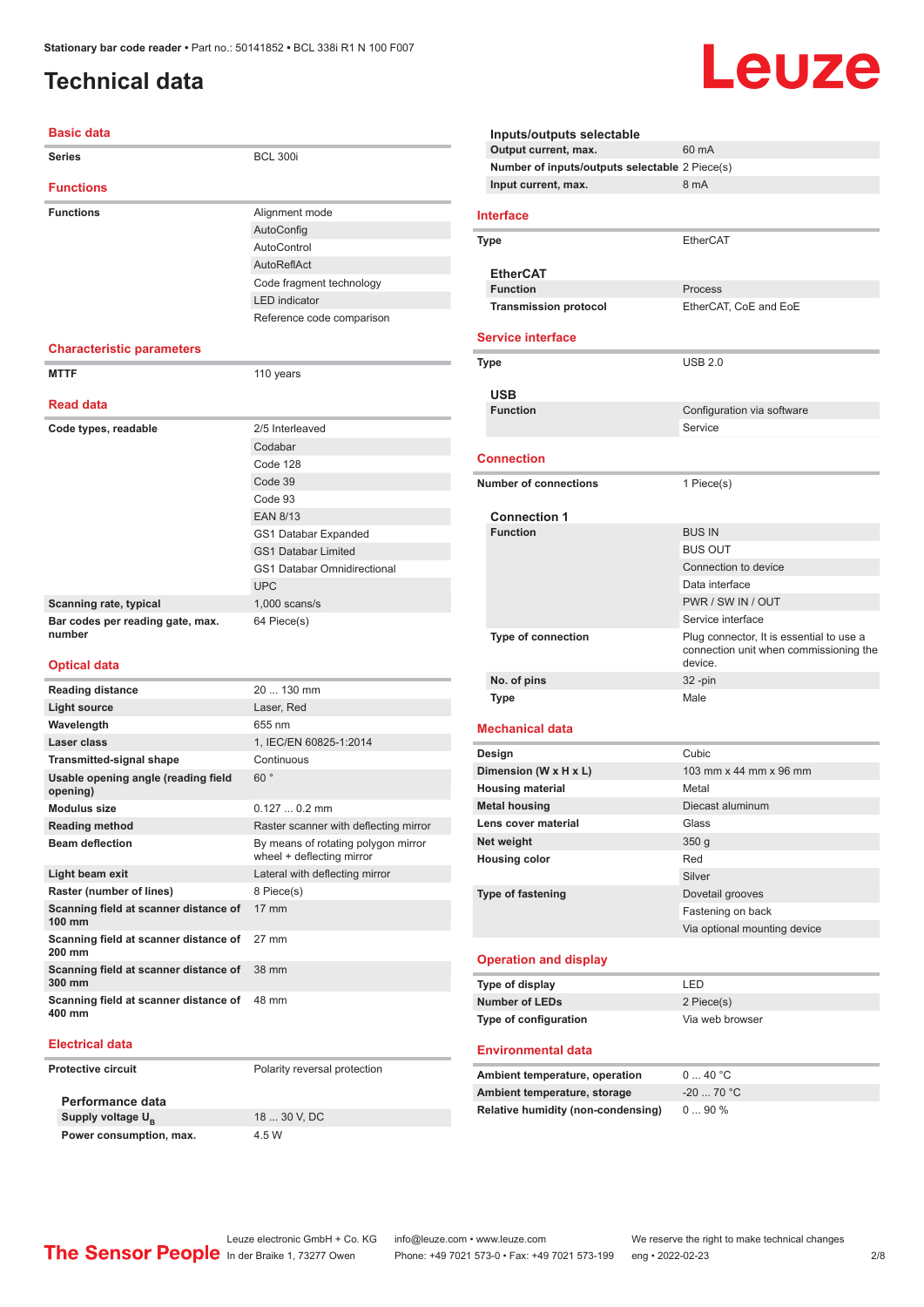### <span id="page-2-0"></span>**Technical data**

# Leuze

#### **Certifications**

| Degree of protection                                               | IP 65                    |
|--------------------------------------------------------------------|--------------------------|
| <b>Protection class</b>                                            | $\mathbf{III}$           |
| <b>Certifications</b>                                              | c UL US                  |
| Test procedure for EMC in accordance                               | EN 55022                 |
| with standard                                                      | EN 61000-4-2, -3, -4, -6 |
| Test procedure for shock in<br>accordance with standard            | IEC 60068-2-27, test Ea  |
| Test procedure for continuous shock<br>in accordance with standard | IEC 60068-2-29, test Eb  |
| Test procedure for vibration in<br>accordance with standard        | IEC 60068-2-6, test Fc   |

#### **Classification**

| <b>Customs tariff number</b> | 84719000 |
|------------------------------|----------|
| <b>ECLASS 5.1.4</b>          | 27280102 |
| <b>ECLASS 8.0</b>            | 27280102 |
| <b>ECLASS 9.0</b>            | 27280102 |
| ECLASS 10.0                  | 27280102 |
| <b>ECLASS 11.0</b>           | 27280102 |
| ECLASS 12.0                  | 27280102 |
| <b>ETIM 5.0</b>              | EC002550 |
| <b>ETIM 6.0</b>              | EC002550 |
| <b>ETIM 7.0</b>              | EC002550 |

#### **Dimensioned drawings**

All dimensions in millimeters



- A Optical axis
- B Deflection angle of the laser beam: ± 30 °
- C M4 thread (5 deep)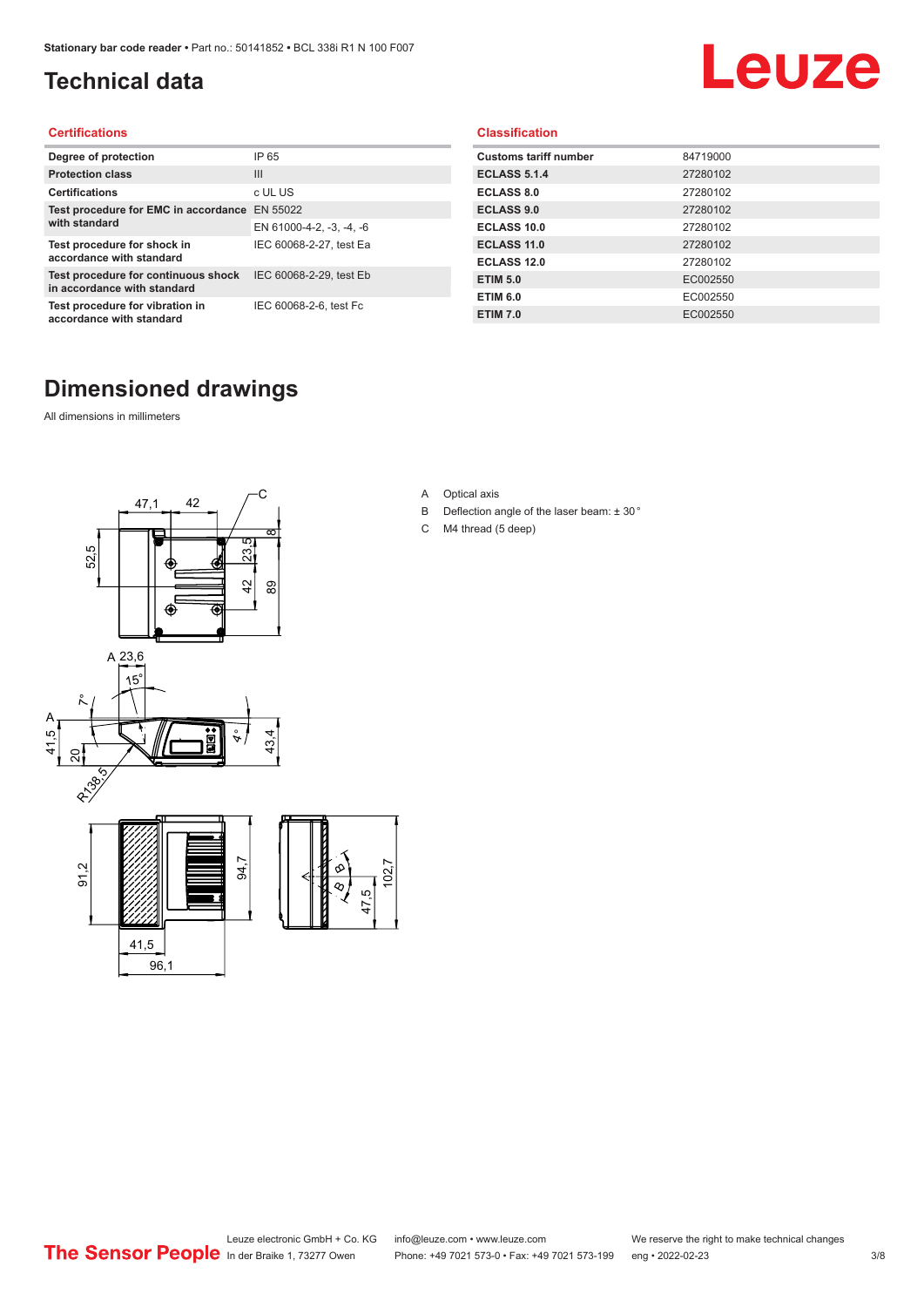#### <span id="page-3-0"></span>**Electrical connection**

## Leuze

#### **Connection 1**

| <b>Function</b>    | <b>BUS IN</b>                                                              |
|--------------------|----------------------------------------------------------------------------|
|                    | <b>BUS OUT</b>                                                             |
|                    | Connection to device                                                       |
|                    | Data interface                                                             |
|                    | PWR / SW IN / OUT                                                          |
|                    | Service interface                                                          |
| Type of connection | Plug connector                                                             |
| Type of connection | It is essential to use a connection unit when<br>commissioning the device. |
| No. of pins        | $32 - pin$                                                                 |
| <b>Type</b>        | Male                                                                       |

#### **Diagrams**

#### Reading field curve



x Reading field distance [mm]

y Reading field width [mm]

### **Operation and display**

| <b>PWR</b><br>Green, flashing<br>Device ok, initialization phase<br>Green, continuous light<br>Device OK | <b>LED</b> | <b>Display</b>          | <b>Meaning</b>     |
|----------------------------------------------------------------------------------------------------------|------------|-------------------------|--------------------|
|                                                                                                          |            |                         |                    |
|                                                                                                          |            |                         |                    |
|                                                                                                          |            | Green, briefly off - on | Reading successful |
| green, briefly off - briefly red - on<br>Reading not successful                                          |            |                         |                    |
| Orange, continuous light<br>Service mode                                                                 |            |                         |                    |
| Red, flashing<br>Device OK, warning set                                                                  |            |                         |                    |

Leuze electronic GmbH + Co. KG info@leuze.com • www.leuze.com We reserve the right to make technical changes<br>
The Sensor People in der Braike 1, 73277 Owen Phone: +49 7021 573-0 • Fax: +49 7021 573-199 eng • 2022-02-23 Phone: +49 7021 573-0 • Fax: +49 7021 573-199 eng • 2022-02-23 4/8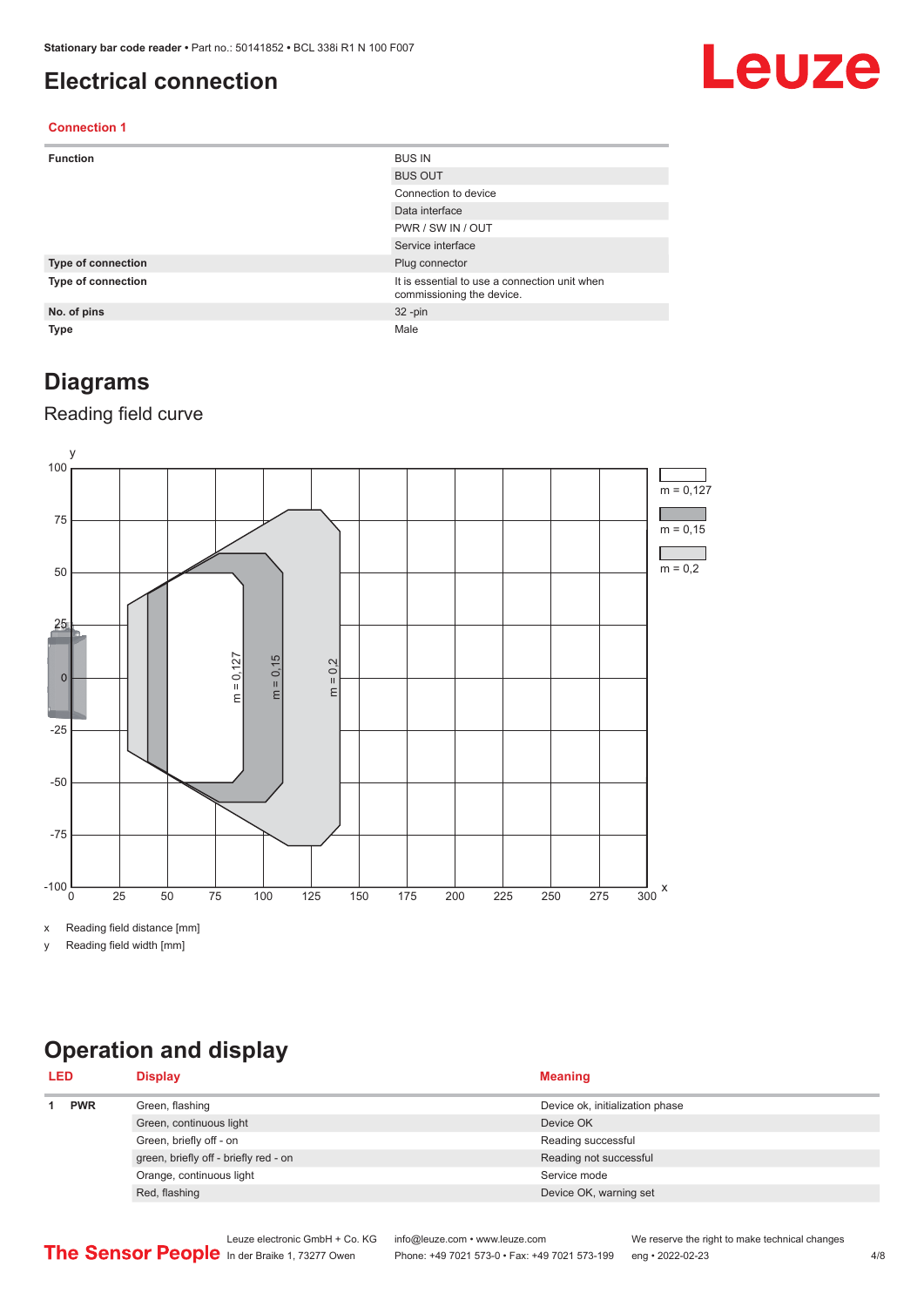#### <span id="page-4-0"></span>**Operation and display**

# Leuze

| <b>LED</b> |            | <b>Display</b>          | <b>Meaning</b>      |
|------------|------------|-------------------------|---------------------|
| 1.         | <b>PWR</b> | Red, continuous light   | Error, device error |
| 2 BUS      |            | Green, flashing         | Initialization      |
|            |            | Green, continuous light | Bus operation ok    |
|            |            | Red, flashing           | Communication error |
|            |            | Red, continuous light   | Bus error           |

#### **Part number code**

Part designation: **BCL XXXX YYZ AAA BB CCCC**

| <b>BCL</b>  | <b>Operating principle</b><br>BCL: bar code reader                                                                                                                                                                                       |
|-------------|------------------------------------------------------------------------------------------------------------------------------------------------------------------------------------------------------------------------------------------|
| <b>XXXX</b> | Series/interface (integrated fieldbus technology)<br>300i: RS 232 / RS 422 (stand-alone)<br>301i: RS 485 (multiNet slave)<br>304i: PROFIBUS DP<br>308i: EtherNet TCP/IP, UDP<br>338i: EtherCAT<br>348i: PROFINET RT<br>358i: EtherNet/IP |
| YY          | <b>Scanning principle</b><br>S: line scanner (single line)<br>R1: line scanner (raster)<br>O: oscillating-mirror scanner (oscillating mirror)                                                                                            |
| z           | <b>Optics</b><br>N: High Density (close)<br>M: Medium Density (medium distance)<br>F: Low Density (remote)<br>L: Long Range (very large distances)<br>J: ink-jet (depending on the application)                                          |
| <b>AAA</b>  | <b>Beam exit</b><br>100: lateral<br>$102:$ front                                                                                                                                                                                         |
| <b>BB</b>   | <b>Special equipment</b><br>D: With display<br>H: With heating<br>DH: optionally with display and heating<br>P: plastic exit window                                                                                                      |
| cccc        | <b>Functions</b><br>F007: optimized process data structure                                                                                                                                                                               |
| <b>Note</b> |                                                                                                                                                                                                                                          |
|             | $\&$ A list with all available device types can be found on the Leuze website at www.leuze.com.                                                                                                                                          |

#### **Notes**

| Observe intended use!                                                                                                                                                                                                         |
|-------------------------------------------------------------------------------------------------------------------------------------------------------------------------------------------------------------------------------|
| $\%$ This product is not a safety sensor and is not intended as personnel protection.<br>$\%$ The product may only be put into operation by competent persons.<br>§ Only use the product in accordance with its intended use. |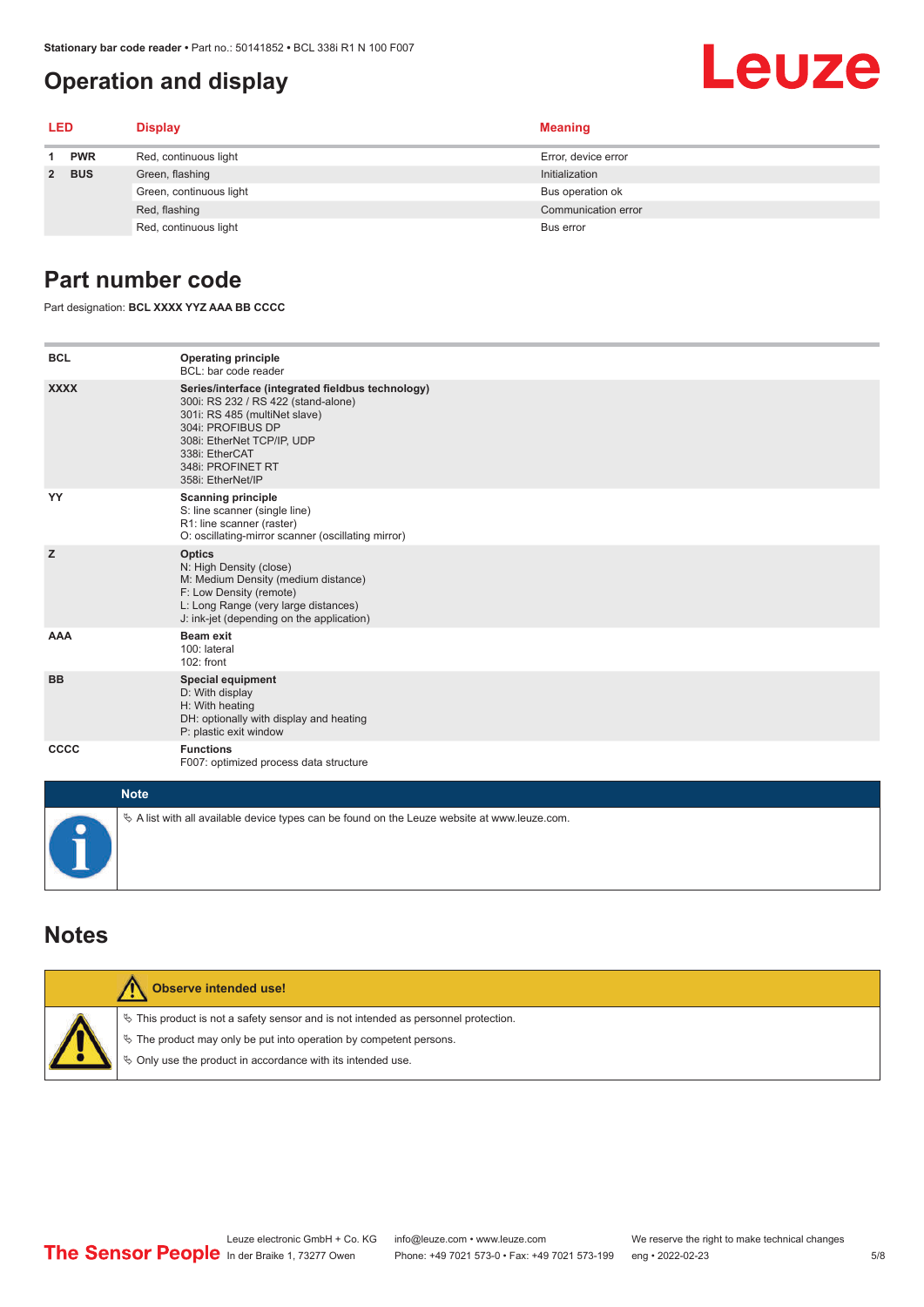#### <span id="page-5-0"></span>**Notes**

|   | <b>ATTENTION! LASER RADIATION - CLASS 1 LASER PRODUCT</b>                                                                                                                                                                                                                                                                                                                                                                                                                                                                                                   |
|---|-------------------------------------------------------------------------------------------------------------------------------------------------------------------------------------------------------------------------------------------------------------------------------------------------------------------------------------------------------------------------------------------------------------------------------------------------------------------------------------------------------------------------------------------------------------|
| 纂 | The device satisfies the requirements of IEC/EN 60825-1:2014 safety requlations for a product of laser class 1 and complies with 21 CFR 1040.10 except<br>for conformance with IEC 60825-1 Ed. 3., as described in Laser Notice No. 56, dated May 8, 2019.<br>$\&$ Observe the applicable statutory and local laser protection regulations.<br>$\%$ The device must not be tampered with and must not be changed in any way.<br>There are no user-serviceable parts inside the device.<br>Repairs must only be performed by Leuze electronic GmbH + Co. KG. |

#### **Accessories**

#### Connection technology - Connection cables

|  |      | Part no. | <b>Designation</b>      | <b>Article</b>   | <b>Description</b>                                                                                                                                                                            |
|--|------|----------|-------------------------|------------------|-----------------------------------------------------------------------------------------------------------------------------------------------------------------------------------------------|
|  | \ll. | 50132079 | KD U-M12-5A-V1-<br>050  | Connection cable | Connection 1: Connector, M12, Axial, Female, A-coded, 5-pin<br>Connection 2: Open end<br>Shielded: No<br>Cable length: 5,000 mm<br>Sheathing material: PVC                                    |
|  |      | 50135074 | KS ET-M12-4A-P7-<br>050 | Connection cable | Suitable for interface: Ethernet<br>Connection 1: Connector, M12, Axial, Male, D-coded, 4-pin<br>Connection 2: Open end<br>Shielded: Yes<br>Cable length: 5,000 mm<br>Sheathing material: PUR |

### Connection technology - Interconnection cables

|        |    | Part no. | <b>Designation</b>                     | <b>Article</b>        | <b>Description</b>                                                                                                                                                                                                               |
|--------|----|----------|----------------------------------------|-----------------------|----------------------------------------------------------------------------------------------------------------------------------------------------------------------------------------------------------------------------------|
| Ý<br>Ħ | ▣  | 50117011 | <b>KB USB A - USB</b><br>miniB         | Service line          | Suitable for interface: USB<br>Connection 1: USB<br>Connection 2: USB<br>Shielded: Yes<br>Cable length: 1,500 mm<br>Sheathing material: PVC                                                                                      |
|        |    | 50137078 | <b>KSS ET-M12-4A-</b><br>M12-4A-P7-050 | Interconnection cable | Suitable for interface: Ethernet<br>Connection 1: Connector, M12, Axial, Male, D-coded, 4-pin<br>Connection 2: Connector, M12, Axial, Male, D-coded, 4-pin<br>Shielded: Yes<br>Cable length: 5,000 mm<br>Sheathing material: PUR |
|        | 世軍 | 50135081 | <b>KSS ET-M12-4A-</b><br>RJ45-A-P7-050 | Interconnection cable | Suitable for interface: Ethernet<br>Connection 1: Connector, M12, Axial, Male, D-coded, 4-pin<br>Connection 2: RJ45<br>Shielded: Yes<br>Cable length: 5,000 mm<br>Sheathing material: PUR                                        |

Leuze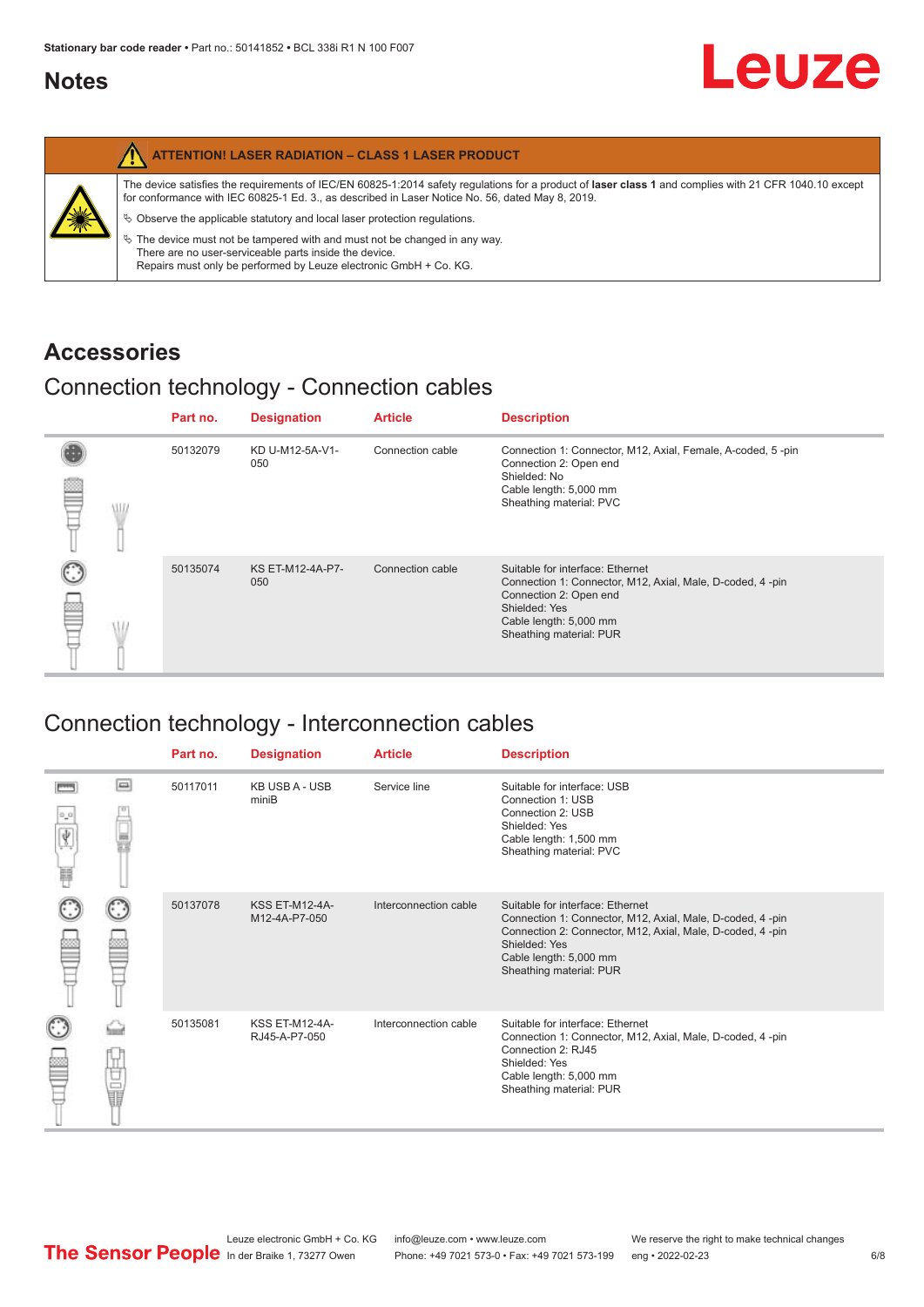## Leuze

#### **Accessories**

### Connection technology - Connection boxes

| Part no.   | <b>Designation</b> | <b>Article</b>  | <b>Description</b>                                                                                                                                         |
|------------|--------------------|-----------------|------------------------------------------------------------------------------------------------------------------------------------------------------------|
| 50134929 * | ME 338 103         | Connection unit | Suitable for: BCL 338i, BPS 338i<br>Suitable for interface: EtherCAT<br>Number of connections: 4 Piece(s)<br>Connection: Cable with connector, M12, 900 mm |
| 50134927 * | ME 338 104         | Connection unit | Suitable for: BCL 338i<br>Suitable for interface: EtherCAT<br>Number of connections: 5 Piece(s)<br>Connection: Cable with connector, M12, 900 mm           |
| 50134928 * | ME 338 214         | Connection unit | Suitable for: BCL 338i<br>Suitable for interface: EtherCAT<br>Number of connections: 5 Piece(s)<br>Connection: Cable with connector, M12, 600 mm           |
| 50134931 * | <b>MK338</b>       | Connection unit | Suitable for: BCL 338i, BPS 338i<br>Suitable for interface: EtherCAT<br>Number of connections: 4 Piece(s)<br>Connection: Terminal                          |
| 50134930 * | <b>MS 338</b>      | Connection unit | Suitable for: BCL 338i, BPS 338i<br>Suitable for interface: EtherCAT<br>Number of connections: 4 Piece(s)<br>Connection: Connector, M12                    |

\* Necessary accessories, please order separately

### Mounting technology - Mounting brackets

|              | Part no. | <b>Designation</b> | <b>Article</b>  | <b>Description</b>                                                                                                                                                                            |
|--------------|----------|--------------------|-----------------|-----------------------------------------------------------------------------------------------------------------------------------------------------------------------------------------------|
| $\sim$<br>ı. | 50121433 | BT 300 W           | Mounting device | Design of mounting device: Angle, L-shape<br>Fastening, at system: Through-hole mounting<br>Mounting bracket, at device: Screw type<br>Type of mounting device: Adjustable<br>Material: Metal |

#### Mounting technology - Rod mounts

| Part no. | <b>Designation</b> | <b>Article</b>  | <b>Description</b>                                                                                                                                                                                                                                                |
|----------|--------------------|-----------------|-------------------------------------------------------------------------------------------------------------------------------------------------------------------------------------------------------------------------------------------------------------------|
| 50121435 | BT 56 - 1          | Mounting device | Functions: Static applications<br>Design of mounting device: Mounting system<br>Fastening, at system: For 12 mm rod, For 14 mm rod, For 16 mm rod<br>Mounting bracket, at device: Clampable<br>Material: Metal<br>Tightening torque of the clamping jaws: $8 N·m$ |